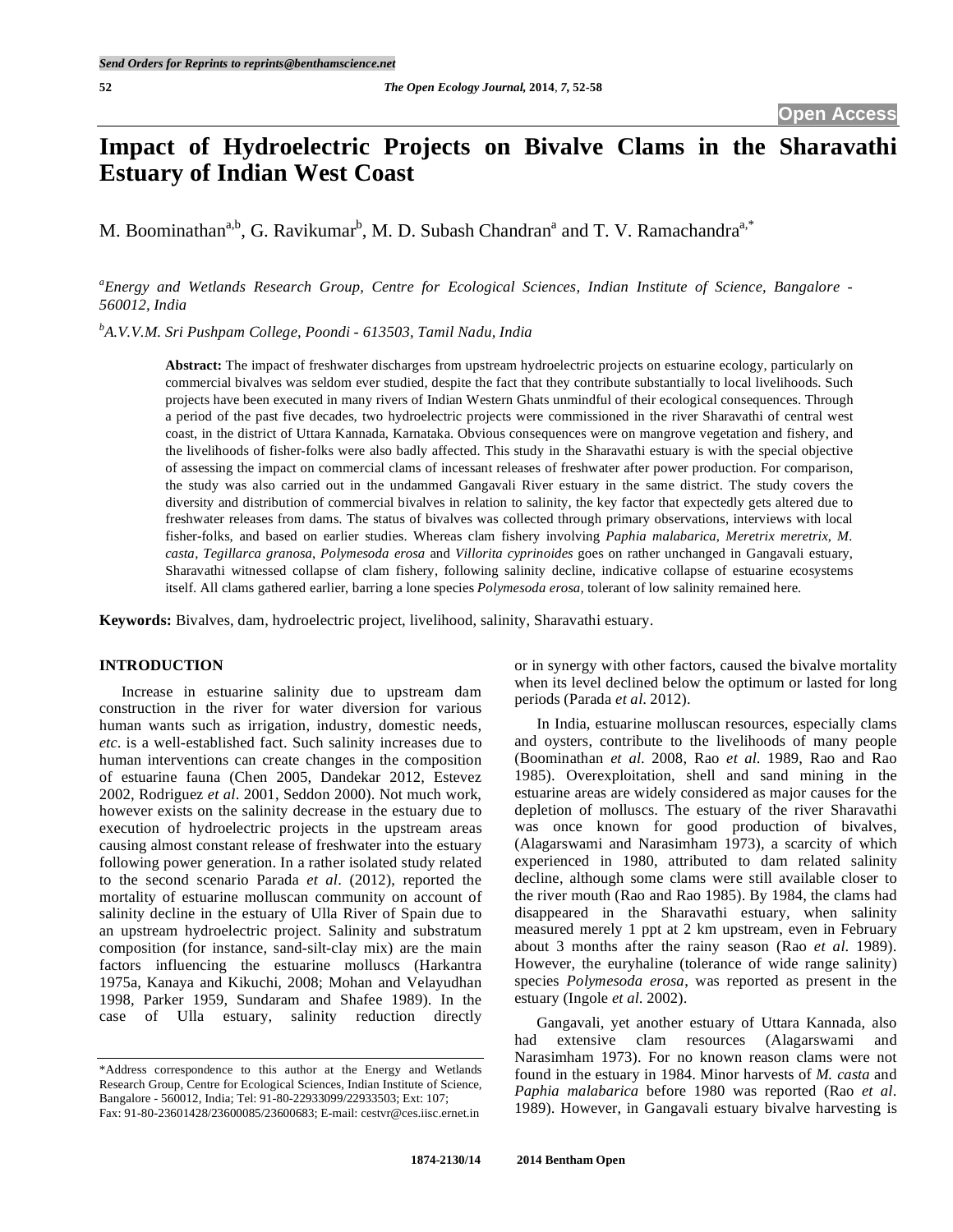**Fig. (1).** Gangavali and Sharavathi estuaries in Uttara Kannada district. Abbreviations of station code as given in the Table **1**.

an important livelihood activity these years. Hypothesizing that hydroelectric projects related salinity decline has adversely affected estuarine bivalves of Sharavathi in comparison with Gangavali unaffected by dams we undertook the current study.

# **MATERIALS AND METHODS**

### **Study Area**

 The survey was conducted on the Sharavathi and the Gangavali estuaries along the Arabian Sea coast of Uttara Kannada district in South-west India, in the Karnataka State during August 2011 to July 2012 (Fig. **1**). The study area map was created in QGIS version 1.8.0 (Quantum GIS Development Team, 2012). Sharavathi originates in the Western Ghats of Tirthahalli Taluk of Shimoga district and has a total length of 128 km to its river mouth close to Honavar town. The estuarine portion was traditionally understood to having extended from the river mouth to Gerusoppa, about 27 km upstream, towards the foothills of the Western Ghats. The total area of the estuarine portion was stated to be 1600 ha (Kamath 1985, Rao *et al*. 1989). Sharavathi has a power generation history dating back to commissioning in 1948 of a 120 MW power house in it (Jog Management Authority 2014), now with 139.20 MW capacity. In 1964 a large dam was built at Linganmakki with a 55 MW power generation capacity. Using the waters Linganmakki dam Sharavathi Power Generating Station was commissioned with 10 units and installed capacity of 1035 MW. One more dam was commissioned at Gersoppa in 1999 with an additional power generation capacity of 240 MW (Karnataka Power Corporation Ltd., 2011).

 The river Bedti or Gangavali originates in the Dharwad district, towards the eastern fringes of the Western Ghats, bordering the Deccan, and has a total westward course of 161 km to its river mouth close to Ankola town in Uttara Kannada. In the Gangavali river, which has no hydel project, the high tide from the sea travels upstream to a village Gundbale, about 15 km interior. The estuarine of the river is spread an area of about 640 ha (Kamath 1985, Rao *et al*. 1989).

#### **Salinity Measurement**

 Surface water salinity was measured in both the estuaries, in the field itself, during high tide using EXTECH EC 400 salinity meter in December 2011, after the total stoppage of the rainy season. In Gangavali, unaffected by dams, salinity was measured in six stations covering a total distance of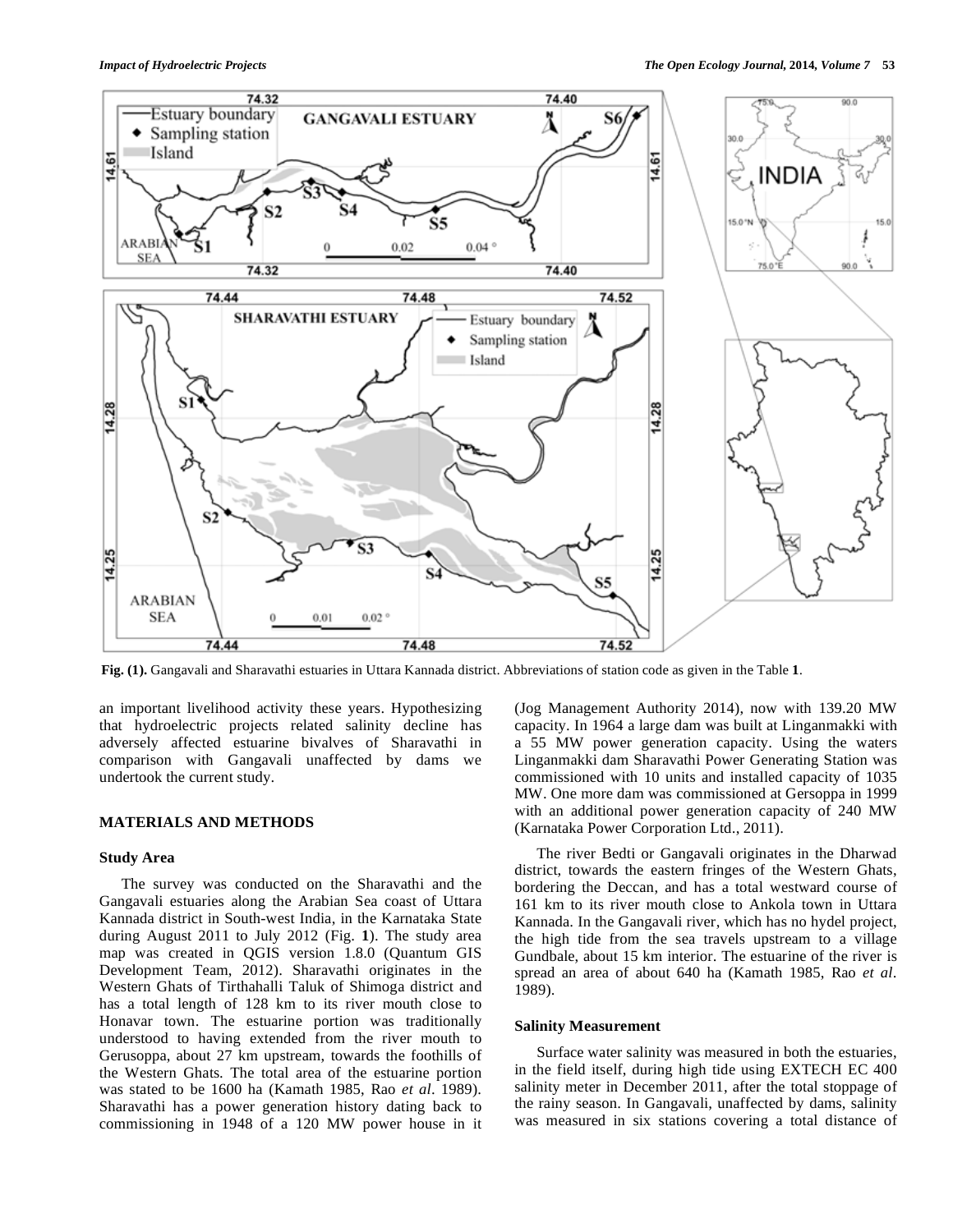

**Fig. (2).** Station-wise high tide salinity status in December 2011 in Gangavali and Sharavathi estuaries. Abbreviations of station code as given in the Table **1**.

about 15 km upstream until the upstream limit of marine tides beyond which no estuarine bivalves were to be found. In Sharavathi estuary, with two hydroelectric projects upstream in the river, salinity was measured from five stations covering a total distance of 12 km upstream. The salinity status line graph was prepared by using statistical software R version 3.0.2 (R Development Core Team, 2013).

## **Bivalve Data Collection**

 Bivalve studies are normally conducted in the respective species specific habitats. Mudflats and sandy bottoms were known as preferred habitats for some common commercial estuarine clams of the Indian west coast such as *Meretrix casta, M. meretrix, Paphia malabarica, Polymesoda erosa, Tegillarca granosa*, and *Villorita cyprinoides* (Apte 1998, Boominathan *et al*. 2008). As expectedly these clams also occurred in the Aghanashini estuary of Uttara Kannada (Boominathan *et al*. 2008), situated between the case study areas of Gangavali and Sharavathi estuaries. All out searches were made during low tides in the mudflat and sandy bottom of Gangavali and Sharavathi estuaries for these common clams of the Indian west coast. Professional clam collectors' help was also taken in collecting the clams from their expected habitats such as mudflats and sandy bottoms. As sand mining was happening in the upstream parts of the Sharavathi estuary mined sand also was searched for clams. In addition, 20 fisher-folks of Gangavali and 25 of Sharavathi estuaries were shown specimens of different clams of the region to ascertain their locations of occurrence in the respective estuaries, currently or in the past. The clam bivalve shells collected were identified using the diagnostic characters given in the relevant literature (Apte 1998, Dey 2006, Morton 1984, Rao 1989, Rao *et al*. 1989). The past studies on clam bivalves from the Gangavali and the Sharavathi estuaries (Alagarswami and Narasimham 1973, Rao *et al*. 1989, Rao and Rao 1985) were also referred to, for understanding any changes that might have taken place in their occurrence currently. The limitation of the current study, admittedly, is the paucity of earlier published studies on Sharavathi dealing with the species-wise ranges of clam distribution. The few earlier works available focused mainly on one or few commercial species than the entire range of commercial bivalves that would have occurred in the estuary.

#### **RESULTS**

#### **Salinity**

 In Gangavali estuary highest salinity recorded (in December 2011) was 28.85 ppt (station 1) and it decreased progressively in more upstream stations. Station 6 the most upstream one at 15 km from the river mouth had 1.48 ppt salinity. Sharavathi estuary, in comparison, had much lower salinities, ranging from 13.80 ppt in station 1 to 0.02 ppt in station 5. It is notable that at station 3 (6 km upstream) itself salinity was just 0.67 ppt (Fig. **2**).

## **Clam Distribution**

 The Gangavali estuary, unaffected by hydroelectric projects, continues to have all the commercial clams reported in earlier studies. *Polymesoda erosa* was the only clam present in the Sharavathi estuary. The clam occurred in small quantities in stations 1 and 2 closer to the river mouth. The other clams which were recorded in earlier studies such as *Meretrix meretrix* and *Meretrix casta* could not be traced. Details of the clam distribution in relation to stations and salinity in the Gangavali and Sharavathi estuaries are given in Table **1**.

#### **DISCUSSION**

 Along the coast of Uttara Kannada district harvest and sale of estuarine bivalves have been an important livelihood activity. The commercial bivalves played a key role in nutritional security of thousands of families and also generated a reasonable income, especially for women bivalve harvesters, who have otherwise very little role in the regular marine or estuarine fisheries using boats and nets (Boominathan *et al*. 2008). Unfortunately, this scenario has been changing rapidly in the recent years due to various threats like unrestricted shell and sand mining, shrimp aquaculture and over-exploitation of bivalves to meet growing demands from far away urban markets. Practically very little was known earlier about what the impact would be on bivalves from execution of large hydroelectric projects in the upstream areas of west flowing rivers from the Western Ghats. Major dams for power generation have been established in Sharavathi and Kali rivers of Uttara Kannada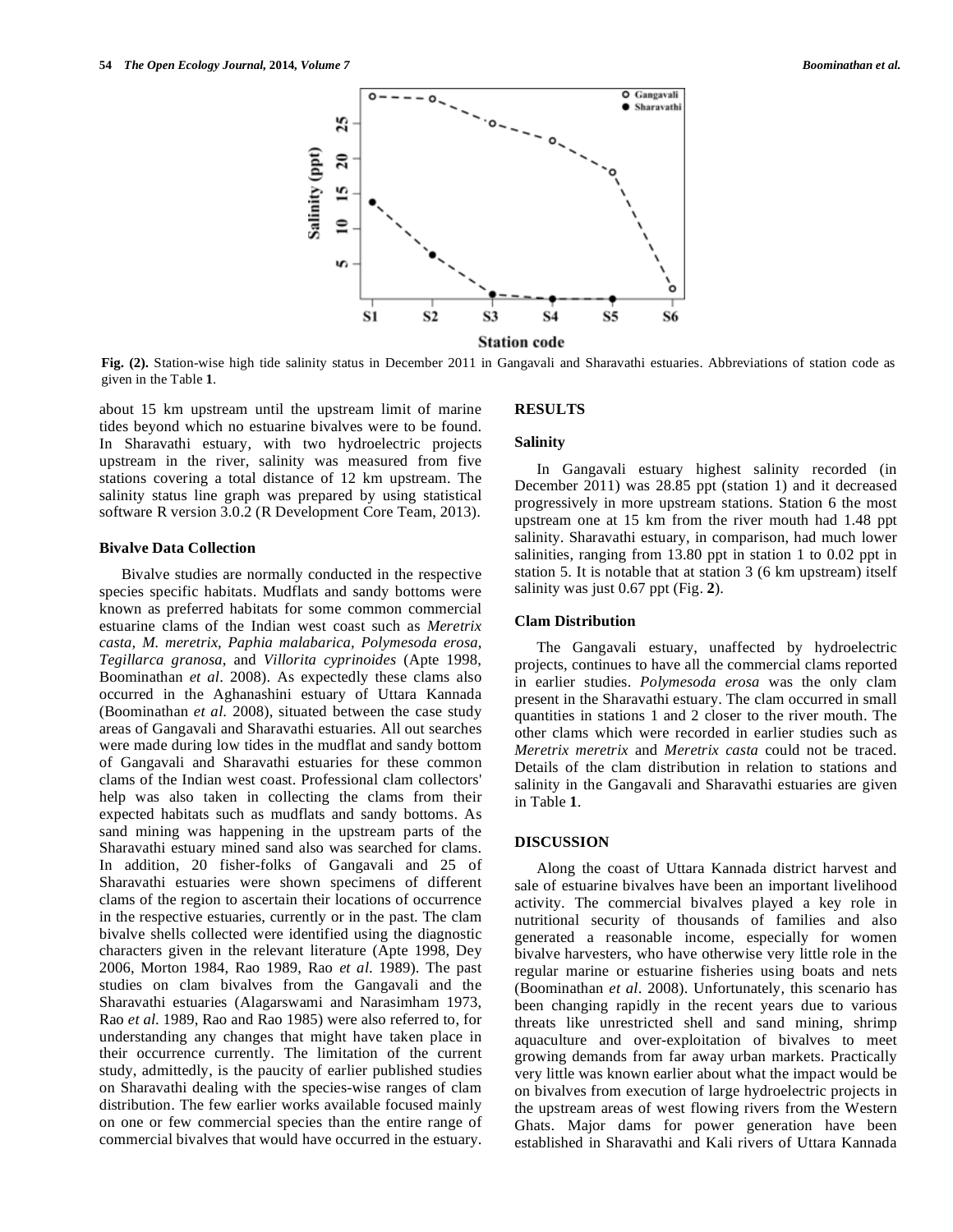| <b>Station Name</b>             | Code           | <b>Distance from River Mouth (km)</b> | Salinity (ppt) | $\label{eq:species} \textbf{Species}$ |     |        |     |     |        |
|---------------------------------|----------------|---------------------------------------|----------------|---------------------------------------|-----|--------|-----|-----|--------|
|                                 |                |                                       |                | Tg                                    | Pm  | Pe     | Mm  | Mc  | Vc     |
| Gangavali estuary               |                |                                       |                |                                       |     |        |     |     |        |
| Gangavali                       | S <sub>1</sub> | $\mathbf{1}$                          | 28.85          | $+$                                   | $+$ | $+$    | $+$ | $+$ |        |
| Agragone                        | S <sub>2</sub> | 3                                     | 28.50          |                                       | $+$ | $^{+}$ | $+$ | $+$ |        |
| $_{\mathrm{Joog}}$              | S <sub>3</sub> | 4.5                                   | 25.00          |                                       |     |        |     | $+$ |        |
| Sagadgeri                       | <b>S4</b>      | 6                                     | 22.55          |                                       |     |        |     | $+$ | $+$    |
| Ulware                          | S <sub>5</sub> | 8                                     | 18.05          |                                       |     |        |     |     | $\, +$ |
| Mangankan                       | S <sub>6</sub> | 15                                    | 1.48           |                                       |     |        |     |     | $\! +$ |
| Sharavathi estuary              |                |                                       |                |                                       |     |        |     |     |        |
| Honavar                         | S <sub>1</sub> | 2.5                                   | 13.80          |                                       |     | $+$    |     |     |        |
| Kasarkod                        | S <sub>2</sub> | 4.5                                   | 6.29           |                                       |     | $^{+}$ |     |     |        |
| Hosapatna                       | S <sub>3</sub> | 6                                     | 0.67           |                                       |     |        |     |     |        |
| $\operatorname{Kelagin-Hgunji}$ | <b>S4</b>      | $\,8\,$                               | 0.02           |                                       |     |        |     |     |        |
| Jalawalli                       | S <sub>5</sub> | 12                                    | 0.02           |                                       |     |        |     |     |        |

#### **Table 1. Station-wise distribution of clam bivalves in Gangavali and Sharavathi estuaries.**

Note: Tg – *Tegillarca granosa* Linnaeus, Pm – *Paphia malabarica* Chemnitz, Pe - *Polymesoda erosa* Solander, Mm – *Meretrix meretrix* Linnaeus, Mc – *Meretrix casta* Chemnitz, Vc – *Villorita cyprinoides* Gray.

with practically very little knowledge about the likely repercussions of such gross developmental interventions on estuarine ecosystems.

 The power projects in Sharavathi River have a total installed capacity of 1469.20 MW. The hydroelectric power generation history in Sharavathi began in 1948 with the 120 MW Mahatma Gandhi Power House, now with 139.20 MW capacity. The commissioning of 1964 Linganmakki dam with a 55 MW power house would not have made any perceptible impact on estuarine ecosystem as (Alagarswami and Narasimham 1973), mentioned about the existence of "extensive clam beds" dominated by *Meretrix meretrix*, a high salinity tolerant species, providing regular employment for about 100 clam collectors. As clams collected in those days from several estuaries of the region were mainly used for local consumption (Boominathan 2008), the exploitation would have been within sustainable limits. The scenario change happened with the use of Linganmakki dam waters for power production in the Sharavathi Generating Station, with installed capacity of 1035 MW. The maximum use of water for power production from Linganmakki dam, with a storage capacity of 4417.51 Mcum, was a major developmental intervention in a relatively small river like Sharavathi.

 By 1980's the "extensive clam beds" would have declined substantially as Rao and Rao (1985), observed *M. meretrix* and *M. casta* (both high salinity tolerant) as "sparsely distributed" over an area of 11 ha near the river mouth. Further upstream, 5 km interior near Mavinkurve islet, the "standing stock was negligible". Four years later, during February 1984, when Rao *et al*. (1989) surveyed 50 sample plots covering a distance of about 17 km from the river mouth, the clams occurred no more, and the local collectors admitted that clam fishery in Sharavathi had virtually ended about a decade earlier itself. The addition of yet another hydroelectric dam, further downstream at Gerusoppa in 1999, with a storage capacity of 166 Mcum, and installed capacity of 240 MW of power, spelt nemesis for the clam community of Sharavathi estuary. The cumulative impact of year long water releases from upstream dams with a total installed power generation of 1469.20 MW, obviously caused a sharp fall in salinity conditions in the estuary which was between 0.67 to 13.80 ppt at the time our study.

 During our survey only *Polymesoda erosa*, whose known range of salinity tolerance is from 7 to 22 ppt (Modassir, 2000), occurred in the estuary. It was also sparse and its harvest in Sharavathi was limited to meeting domestic needs of a few families. (Clemente and Ingole 2011, Gimin *et al*. 2004, Ingole *et al*. 1994, 2002, and Modassir 2000), associated the species with muddy substratum which was true for Honavar and Kasarkod stations of Sharavathi.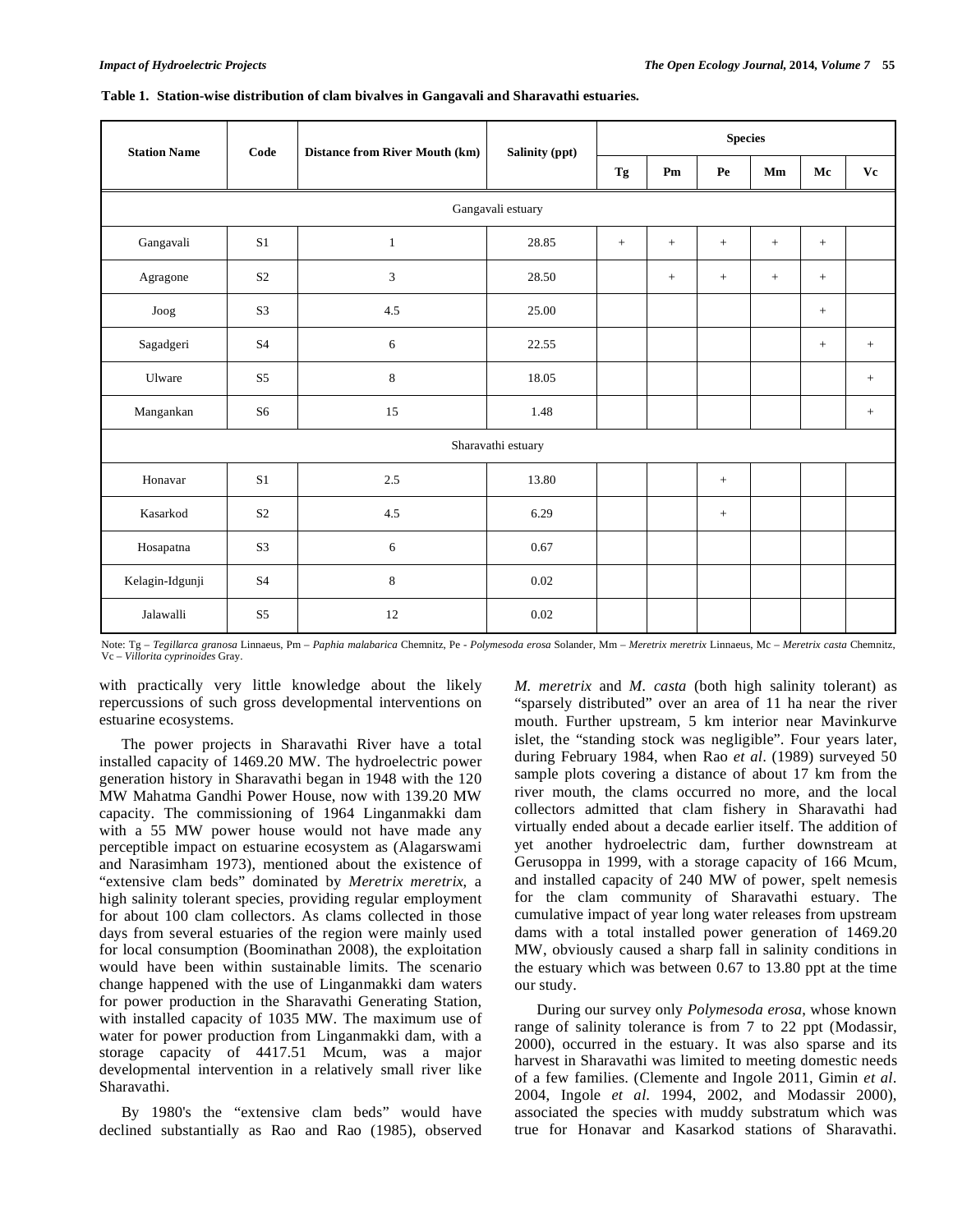Its upstream distribution range was from 2.5 to 4.5 km from the river mouth (Table **1**). In Gangavali estuary also *P. erosa* (not reported earlier) was associated with muddy locations, especially in mangrove areas.

 Unaffected by any dams, Gangavali continues to have *M. meretrix* and *P. malabarica*, as reported earlier (Alagarswami and Narasimham 1973, Rao *et al*., 1989). In addition *M. casta, P. erosa, Tegillarca granosa,* and *Villorita cyprinoides* also occurred as Gangavali estuary continues to provide natural habitats, specifically in relation to salinity gradients, for various clams. In this regard it resembles the neighbouring Aghanashini estuary, without any dams, where 8 species of commercial bivalves were found (Boominathan *et al*. 2008).

 *Villorita cyprinoides*, although not recorded in earlier studies from Sharavathi, nor from the current study, was also present in the estuary until some years ago, according to local fisher-folks, who showed the shells of the species. As *V. cyprinoides* is common to the estuaries of Karnataka (Rao *et al*. 1989), and because of its presence in other estuaries of Uttara Kannada like Aghanashini and Kali (Boominathan *et al*. 2008, 2012) and Gangavali, according to the current study (Table **1**), the species, in all probability, was present in Sharavathi until it was eliminated due to the dam impact. *V. cyprinoides* is a species that could persist in freshwater conditions for some period (Nair *et al*. 1984, Rao *et al*. 1989). However, low salinity/freshwater conditions were reported to have adverse consequences on its growth and survival (Arun 2009, Laxmilatha *et al*. 2005, Pillai 1991). Nair 1975, found growth retardation of *V. cyprinoides* var *cochinensis* in low salinity conditions. It attained larger dimensions in its optimal salinity range from 4.73 ppt to 27.11 ppt, whereas, small sized individuals tolerated more extreme range from 0.87 ppt to 29.85 ppt salinity. In Kelagin-Idgunji station, about 8 km upstream in Sharavathi estuary, according to local fishermen, *V. cyprinoides* used to be present some years ago. Obviously dam related low salinity (0.02 ppt recorded in December 2011) would have caused its elimination. In comparison the species occurred in Ulware station, 8 km upstream in Gangavali, where December 2011 salinity was 18.05 ppt.

 *Meretrix meretrix* is a high salinity species (Rao *et al*. 1989). In the laboratory conditions it could not withstand salinity lower to 13 ppt (Sundaram and Shafee 1989). However, in the natural conditions, *M. meretrix* survived in 10.5 ppt in Kalbadevi estuary (Ranade and Kulkarni 1973), and 7.45 ppt in Kali estuary (Nair *et al*. 1984). The Gangavali estuary study, confirmed its presence in high salinity stations Gangavali (28.85 ppt) and Agragone (28.5 ppt). In the Sharavathi estuary, it was present almost until 5- 6 years ago according to clam collectors. The commissioning of Gerusoppa hydel project in 1999, would have caused its extinction in a span of a few years, although we do not rule out its recurrence during drought years in the future.

 *M. casta* is a high salinity tolerant species upto 56.00 ppt (Durve 1963). Its growth gets arrested in low salinity conditions (Harkantra, 1975b). Abraham (1953) and Sreenivasan (1983) reported growth retardation of *M. casta* at 15.65 ppt and 20 ppt respectively. (Paradoxically Jayawickrema and Wijeyaratne 2009), observed that *M. casta* lived well between 3 and 40 ppt salinity. In Gangavali estuary, *M. casta* occupies a salinity zone from 28.85 to 22.55 ppt in December 2011. According to local fisher-folks *M. casta* had also persisted in the Sharavathi estuary in small numbers until a few years ago. Here again, drastic decline of salinity related to freshwater release would have caused the species elimination.

 Although *Tegillarca granosa* prefers salinity range of 13.69 to 34.40 ppt (Narasimham, 1988) it functioned better in salinities above 23 ppt, and more efficiently between 26 and 31 ppt (Pathansali 1963, Broom 1985). *T. granosa* occurred near a mangrove-mud flat area, its preferred habitat (Pathansali 1966), in the Gangavali estuary, in 28.85 ppt salinity. Other estuaries of the district Aghanashini and Kali, have the species to this day. In all probability it would have vanished from Sharavathi due to inundation with freshwater. *Paphia malabarica*, also a high salinity species, present in Gangavali and Aghanashini was not found in Sharavathi. Thus sequential interpretation of historical data on Sharavathi, based on available literature and survey undertaken during the current study, including interviews with erstwhile clam collectors, as well as comparison of clam diversity situation in the Gangavali estuary of Uttara Kannada, and the earlier study in Aghanashini (Boominathan *et al*. 2008) suffice to establish the fact that the cumulative impact of a series of hydroelectric projects have far reaching consequences on the estuarine clams mainly because of dilution of salinity conditions.

 Estuary is a place where unique environmental conditions are created by the mingling of freshwater from the river and salt water from the ocean. Mangroves are unique formations of these brackish water habitats. Several marine fishes use estuaries for spawning or as nurseries for their juveniles. Even adults of many marine fishes move into the estuary during times when salinity conditions are favourable for them. The current study, focusing on commercial clams shows how major incursions by humans, like execution of hydroelectric projects, can be adversely affecting the species diversity of clams with devastating effects on the livelihoods of scores of people who traditionally depended on the estuarine fishery for livelihood and family nutritional security. More concerted works are required for unraveling ecosystem changes in estuaries as the aftermath of dam constructions, rampantly happening in the Western Ghats.

## **CONFLICT OF INTEREST**

 The authors confirm that this article content has no conflict of interest.

## **ACKNOWLEDGEMENTS**

 This research was supported by the Ministry of Environment and Forests (MoEF), Government of India (GOI), NRDMS division, the Ministry of Science and Technology (DST), GOI and Indian Institute of Science. We thank Shrikant G Naik and Mahima Bhat for the assistance during the field work and C. Balachandran for constructive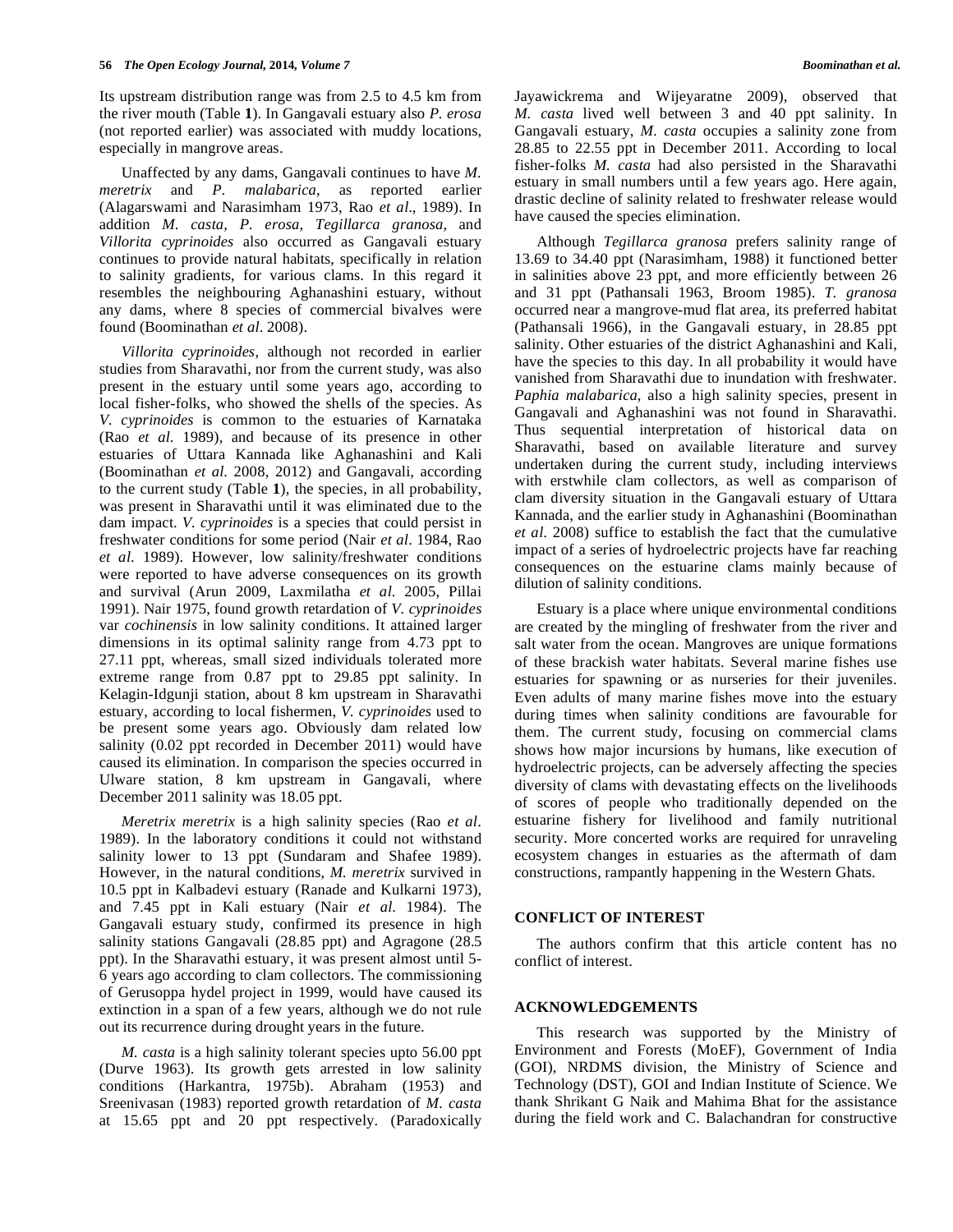comments. We also thank Deepak Apte (BNHS, Mumbai), B.S. Ingole (NIO, Goa) and P. Laxmilatha (CMFRI, Kochi, Kerala) for confirmation of the identification of bivalve shells.

#### **REFERENCES**

- Abraham, KC (1953) Observations on the biology of *Meretrix casta* (Chemnits). *Journal of Zoological Society of India*, 5(1), 163-90.
- Alagarswami, K & Narasimham, KA (1973) Clam, cockle and oyster resources of the Indian coasts. In: *Proceedings of the symposium on living resources of the seas around India, 1968,* Central Marine Fisheries Research Institute, Cochin, India 648–58. Available from: http://eprints.cmfri.org.in/2760/
- Apte, D (1998) *The Book of Indian Shells*. Bombay Natural History Society and Oxford University Press, Mumbai, India.
- Arun, AU (2009) An assessment on the influence of salinity in the growth of black clam (*Villorita cyprinoides*) in cage in Cochin estuary with a special emphasis on the impact of Thennermukkom salinity barrier. *Aquaculture, Aquarium, Conservation and Legislation*, 2(3), 319- 30.
- Boominathan, M, Chandran, MDS & Ramachandra, TV (2008) Economic valuation of bivalves in the Aghanashini estuary, west coast, Karnataka. ENVIS Technical Report 30, *Sahyadri conservation series–9*, Centre for Ecological Sciences, Indian Institute of Science, Bangalore, India.
- Boominathan, M, Ravikumar, G, Chandran, MDS & Ramachandra, TV (2012) In: Ramanathan, AL, Sreekesh, S & Sundararajan, M (Eds.) The impact of dams on the edible bivalves – a comparative study of Kali and Aghanashini estuaries of Uttara Kannada District, Karnataka, India*. National Conference on Mangrove Wetlands and Near Shore Marine Ecosystems From Sustainability Issues to Management & Restoration*, 05-06 March 2012, School of Environmental Sciences, Jawaharlal Nehru University, New Delhi, India 45-6.
- Broom, MJ (1985) *The biology and culture of marine bivalve molluscs of the genus* Anadara, International Center for Living Aquatic Resources Management, Manila, Philippines.
- Chen, J (2005) Dams effect on coasts. In: Schwartz, M (Ed.) *Encyclopedia of Coastal Science,* Springer, Netherlands.
- Clemente, S & Ingole, B (2011) Recruitment of mud clam *Polymesoda erosa* (Solander, 1876) in a mangrove habitat of Chorao island, Goa. *Brazilian Journal of Oceanography*, 59(2), 153-62.
- Dandekar, P (2012) Damaged rivers, collapsing fisheries: Impacts of dams on riverine fisheries in India, Available from: URL http://www.indiaenvironmentportal.org.in/reports-documents/damaged-rivers-collapsing-fisheries-impacts-dams-riverine-fisheriesindia (Accessed on 30 July 2013).
- Dey, A (2006) *Handbook on mangrove associate molluscs of Sundarbans,* Zoological Survey of India, Kolkata, India.
- Durve, VS (1963) A study on the rate of the filtration of the clam *Meretrix casta* (Chemnitz). *Journal of the Marine Biological Association of India*, 5(2), 221-31.
- Estevez, ED (2002) Review and assessment of biotic variables and analytical methods used in estuarine inflow studies. *Estuaries*, 25(6), 1291-303.
- Gimin, R, Mohan, R, Thinh, LV & Griffiths, AD (2004) The relationship of shell dimensions and shell volume to live weight and soft tissue weight in the mangrove clam, *Polymesoda erosa* (Solander, 1786) from northern Australia. *NAGA, World Fish Center Quarterly*, 27(3 & 4), 32-5.
- Harkantra, SN (1975a) Benthos of the Kali estuary, Karwar. *Mahasagar*, 8(1-2), 53-8.
- Harkantra, SN (1975b) Some observations on the clam beds of Kali estuary, Karwar. *Mahasagar*, 8(1-2), 101-08.
- Ingole, BS, Krishna Kumari, L, Ansari, ZA & Parulekar, AH (1994) New record of mangrove clam *Geloina erosa* (Solander, 1786) from the west coast of India. *Journal Bombay Natural History Society*, 91, 338-39.
- Ingole, BS, Naik, S, Furtado, R, Ansari, ZA & Chatterji, A (2002) Population characteristics of the mangrove clam *Polymesoda (Geloina) erosa* (solander, 1786) in the Chorao mangrove, Goa, Presented at the *National Conference on Coastal Agriculture*, 6-7 April 2002, Indian Council of Agricultural Research, Old Goa, India 211-12.
- Jayawickrema, E & Wijeyaratne, M (2009) Distribution and population dynamics of the edible bivalve species *Meretrix casta* (Chemnitz) in the Dutch canal of Sri Lanka. *Sri Lanka Journal of Aquatic Sciences*, 14, 29-44.
- Jog Management Authority (2014) Jogfalls. Available from: URL http://www.jogfalls.in/JogFallsEN.html (Accessed on 06 July 2014).
- Kamath, S.U. (Ed.) (1985) *Gazetteer of India, Karnataka State Gazetteer, Uttara Kannada District,* Government of Karnataka, Bangalore, India.
- Kanaya, G & Kikuchi, E (2008) Spatial changes in a macrozoobenthic community along environmental gradients in a shallow brackish lagoon facing Sendai Bay, Japan. *Estuarine, Coastal and Shelf Science*, 78(4), 674-84.
- Karnataka Power Corporation Ltd. (2011) Dam details, Karnataka Power Corporation Ltd. Available from: URL http://www.karnatakapower.com/ (Accessed on 22 September  $2011$ ).
- Laxmilatha, P, Velayudhan, TS, Kripa, V, Sharma, J & Alloycious, PS (2005) Biology of the black clam, *Villorita cyprinoides* (Gray) in the backwaters of Vembanad Lake. *Indian Journal of Fisheries*, 52(3), 361-66.
- Modassir, Y. (2000). Effect of salinity on the toxicity of mercury in mangrove clam, *Polymesoda erosa* (Lightfoot 1786). *Asian Fisheries Science*, 13(4), 335-41.
- Mohan, MKR & Velayudhan, TS (1998) Studies on the salinity tolerance of the venerid clam, *Paphia malabarica* (Chemnitz). *Journal of the Marine Biological Association of India*, 40(1 & 2), 185-88.
- Morton, B (1984) A review of *Polymesoda* (*Geloina*) Gray 1842 (Bivalvia: Corbiculacea) from Indo-Pacific mangroves. *Asian Marine Biology*, 1, 77-86.
- Nair, GS (1975) Studies on the rate of growth of *Villorita* var *cochinensis* (Henley) from the Cochin Backwaters. *Bulletin Department of Marine Science, Cochin University*, 7(4), 919-30.
- Nair, KN, Ramadoss, K, Rajan, CT & Sundaram, N (1984) Molluscan resources of Kali river estuarine system in Karnataka. Marine Fisheries Information Service, *Technical and Extension Series 58*, Central Marine Fisheries Research Institute, Cochin, India 1-8.
- Narasimham, KA (1988) Biology of the blood clam *Anadara granosa* (Linnaeus) in Kakinada Bay. *Journal of the Marine Biological Association of India*, 30(1&2), 137-50.
- Parada, JM, Molares, J & Otero, X (2012) Multispecies mortality patterns of commercial bivalves in relation to estuarine salinity fluctuation. *Estuaries and Coasts*, 35(1), 132-42.
- Parker, R. H. (1959). Macro-invertebrate assemblages of central Texas coastal bays and Laguna Madre. *American Association of Petroleum Geologists Bulletin*, 43(9), 2100-66.
- Pathansali, D (1963) On the effect of salinity changes on the activity of the cockle, *Anadara granosa* (L). *Malaysian Agricultural Journal*, 44, 18-25.
- Pathansali, D (1966) Notes on the biology of the cockle *Anadara granosa* L. In: *Proceedings of the Indo-Pacific Fisheries Council,* 11, 84-98.
- Pillai, VK (1991) Studies on the hydrobiology and pollution of the Vembanad Lake and adjacent waters (Ph.D.thesis). Cochin University of Science and Technology.
- Quantum GIS Development Team (2012) *Quantum GIS Geographic Information System*. Open Source Geospatial Foundation Project. Available from: URL http://qgis.osgeo.org/
- Ranade, MR & Kulkarni, CV (1973) Observations on the behaviour of clams in waters of low salinity. *Journal of Bombay Natural History Society*, 69(3), 616-34.
- Rao, GS, Kuriakose, PS, Ramachandran, N, Meiyappan, MM, Achari, GPK, Nagaraja, D & Shivanna, HS (1989) Atlas of clam resources of Karnataka, Central Marine Fisheries Research Institute, Cochin, 46, Available from: URL http://eprints.cmfri.org.in/3402/
- Rao, GS & Rao, KS (1985) Survey of clam and oyster resources of some Karnataka estuaries. *Indian Journal of Fisheries*, 32(1), 74-89.
- Rao, NVS (1989) *Handbook, freshwater molluscs of India*, Zoological Survey of India, Calcutta, India.
- R Development Core Team (2013) *R: A language and environment for statistical computing*. Vienna, Austria: R Foundation for Statistical Computing. Available from: URL http://www.R-project.org/
- Rodriguez, CA, Flessa, KW & Dettman, DL (2001) Effects of upstream diversion of Colorado River water on the estuarine bivalve mollusc *Mulinia coloradoensis*. *Conservation Biology*, 15(1), 249-58.